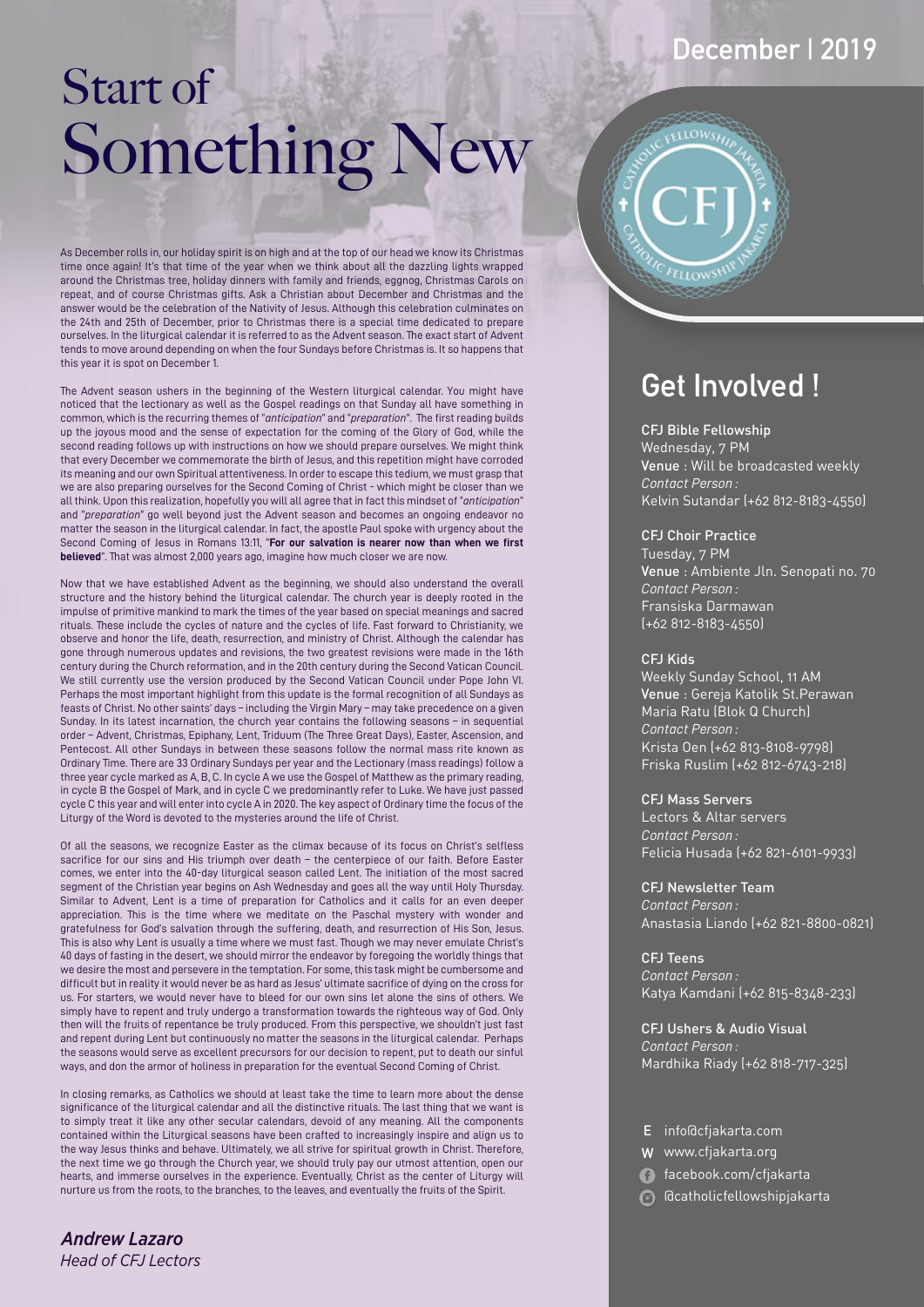

There are 7 main sacraments of the church, in which Baptism is one of it. Holy Baptism is the basis of the whole Christian life and the door which gives access to the other sacraments. Through Baptism, we are called and obliged by the Lord to a new obedience. As found in the Book of Praise 1984, it is stated: "When we are baptized into the Name of the Father, God the Father testifies and seals to us that He establishes an eternal covenant of grace with us. He adopts us for His children and heirs, and promises to provide us with all food and avert all evil."

Always, Baptism is seen as connected with faith. The meaning and grace of this sacrament of Baptism are spotted in the rites of its celebration. The essential rite of Baptism consists in immersing the candidate in water or pouring water on his head, while pronouncing the invocation of the most Holy Trinity: the Father, the Son, and the Holy Spirit. The sign of the cross as the opening of the sacrament marks with the imprint of Christ the one who is going to belong to him. The baptismal water is consecrated by a prayer, asks through his Son the power of Holy Spirit may be sent upon the water, so that those who will be baptized in it may be born of water and the Spirit. The white garment symbolizes that the person baptized has "put on Christ". The candle then signifies that Christ has enlightened the neophyte. In Him, the baptized are "the light of the world."

The first Holy Communion signifies the receival of the food of new life, the body and blood of Christ. Baptism is deemed as a necessity as the Lord himself affirms that Baptism is necessary for salvation. He also commands his disciples to proclaim the Gospel to all nations and to baptize them. "Go therefore and make disciples of all nations, baptizing them in the name of the Father and of the Son and of the Holy Spirit, teaching them to observe all that I have commanded you." (Mt 28:19-20).



The fruit of Baptism, or Baptismal grace, is rich and includes renewal, the forgiveness of sins (original and personal), birth into the new life, making those who baptized a new creature, a child of God. Through Baptism, which is God's most beautiful and magnificent gift, we become members of the Christ, are incorporated into the Church and made shares in the missions. While the Risen Christ commanded the disciples to baptize all people, Baptism is also a sign for repentance like the prophets before them (Acts 2:38-39). In addition, the person baptized is configured to Christ. Baptism seals the Christian with the indelible spiritual mark of his belonging to Christ. The faithful who have received this sacrament also enables and commits to serve God and to exercise their baptismal values in daily lives. The Holy Spirit also marked the baptized for the day of redemption. Although, to be understood is that baptismal life is not free of struggle/sacrifice. It is a commitment to take up the cross and follow Jesus, working in grace to put all that is evil and sinful to death and to bring what is good and holy to birth.

To summarize, the baptized has to live a life of Christian discipleship. Our baptism becomes visible in our lives when we live by the word of Christ to us with faith, obedience, hope and love. And as often as we fall. we need to be reminded that for all the baptized, faith must grow continuously after Baptism.

*CFJ Praise & Worship and Youth Catechist Ingrid Chai*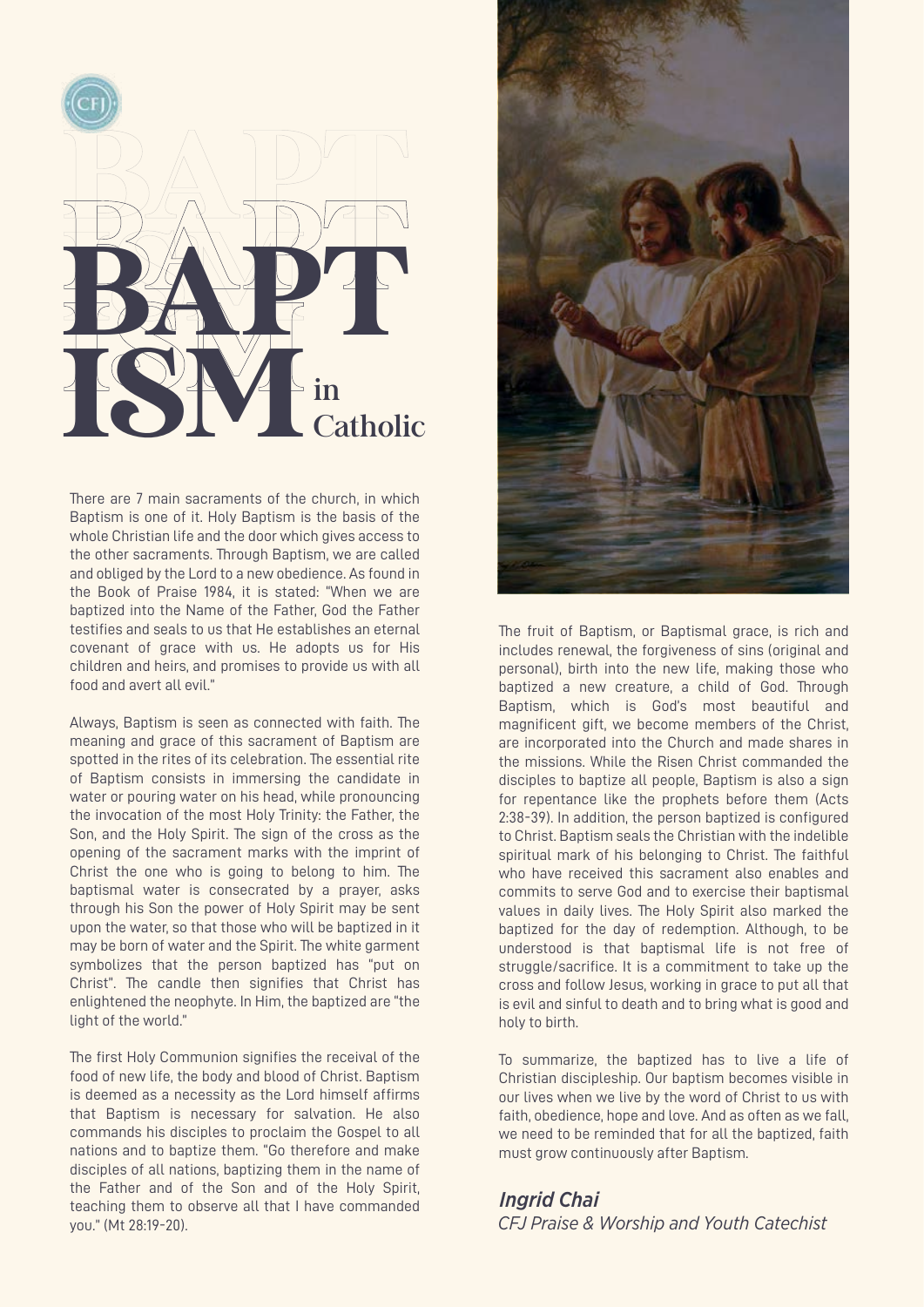#### *Dear Daddy D,*

What is the difference between a liturgical year and a normal calendar year? Since Catholics use both does that mean I c an celebrate my birthday twice?

- Birthday Ben

### Got any questions ?

Email Daddy at info@cfjakarta.com

#### *Dear BB,*

ent calendars does not mean you get to celebrate your<br>urgical calendar/ year refers to the events and holy da<sub>.</sub><br>ivided into the Advent period, the Christmas period,<br>od, with the Ordinary period covering the remaining we London and State Background with the Statisty portour construction.<br>Weeks and several Holy Days of Obligations cropping up every now and then. Unfortunately having two different calendars does not mean you get to celebrate your birthday twice. The Church's liturgical calendar/ year refers to the events and holy days in our Church: in general, it is divided into the Advent period, the Christmas period, the Lent period, the Easter period, with the Ordinary period covering the remaining

Our liturgical year opens with the First Sunday of advent, and ends with the Feast of Christ the King, with the Lent and Easter period somewhere in the middle. What are the significance of the different periods, you ask? Other than the fact that they are for preparing and celebrating the two important event in our faith (Christmas and Easter), they also have several distinct practices in terms of our mass, e.g. the Gloria is not sung, different Eucharistic Prayers are used, etc. A fun fact about our liturgical calendar is that we have 3 types: A-B-C for Sundays, and 2 types: I-II for weekdays.

This variation is distinguished by the different readings, by which if you attend mass every day for 3 years straight (Sunday mass and daily mass), you will have heard the whole Bible being read at mass!

# Guess the Sacraments!



WUSLINTEAR









1. baptism, 2. confirmation, 3. eucharist, 4. penance, 5. anointing of the sick, 6. marriage, 7. holy orders